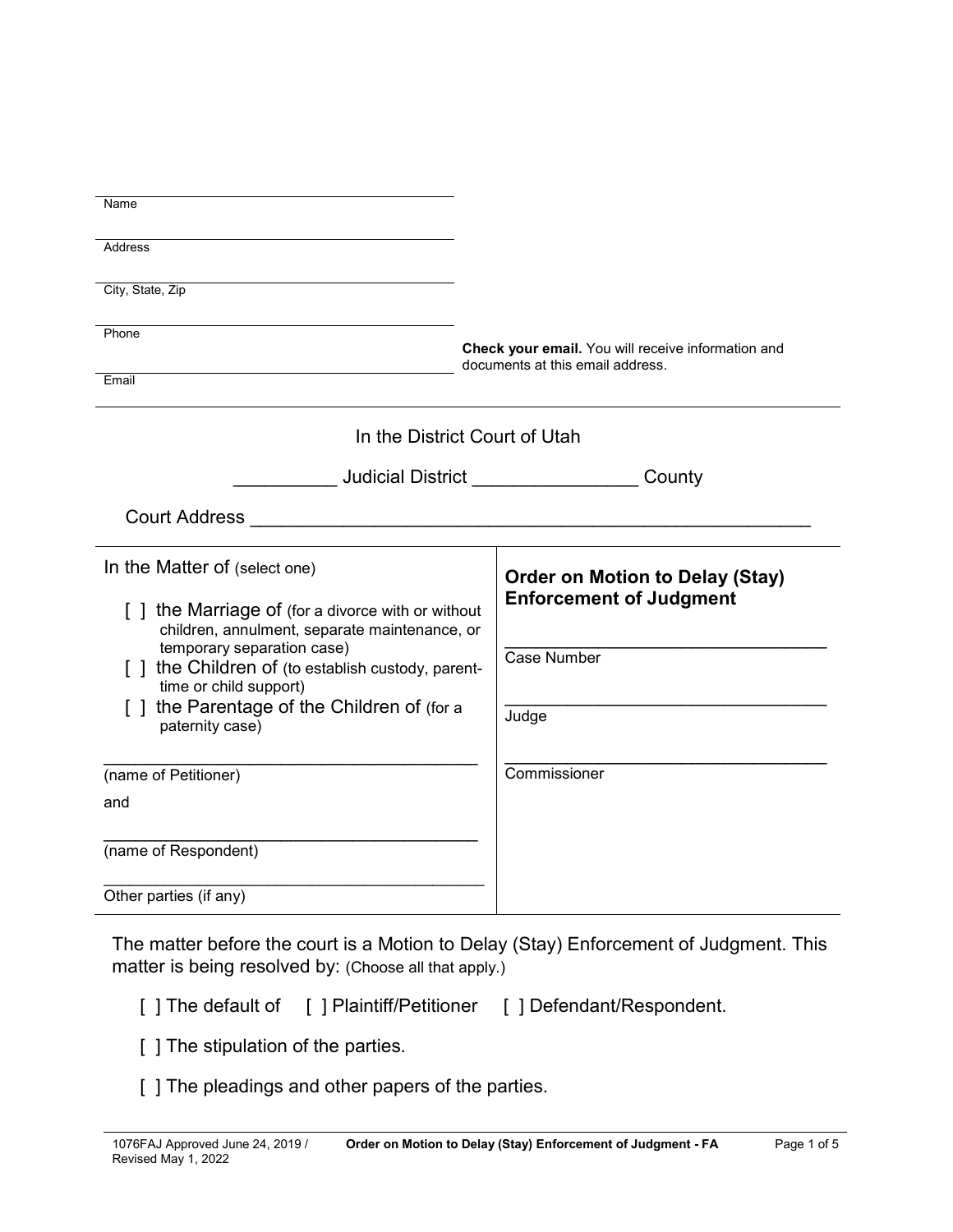| [ ] A hearing held on<br>served on all parties. | (date), notice of which was |
|-------------------------------------------------|-----------------------------|
| <b>Plaintiff/Petitioner</b>                     |                             |
| [ ] was present.                                |                             |
| [] was not present.                             |                             |
| [] was represented by                           | (name).                     |
| [ ] was not represented.                        |                             |
| Defendant/Respondent                            |                             |
| [ ] was present.                                |                             |
| [ ] was not present.                            |                             |
| [ ] was represented by                          | (name).                     |
| ] was not represented.                          |                             |

Having considered the documents filed with the court, the evidence and the arguments, and now being fully informed,

## **The court finds:**

- 1. The moving party:
	- [] needs to delay enforcement of the judgment in this case entered on \_\_\_\_\_\_\_\_\_\_\_\_\_\_\_\_\_\_\_\_\_\_\_\_\_\_\_ (date).
	- [] does not need to delay enforcement of the judgment
- 2. [ ] The moving party needs to delay enforcement because:
	- [ ] they have filed:
		- [ ] a motion to set aside judgment.
		- [ ] an appeal.
		- [] a motion to alter or amend the judgment.
		- [ ] a motion to amend findings.
		- [] a motion for a new trial.
		- [] a motion for directed verdict.
	- [ ] for this other reason: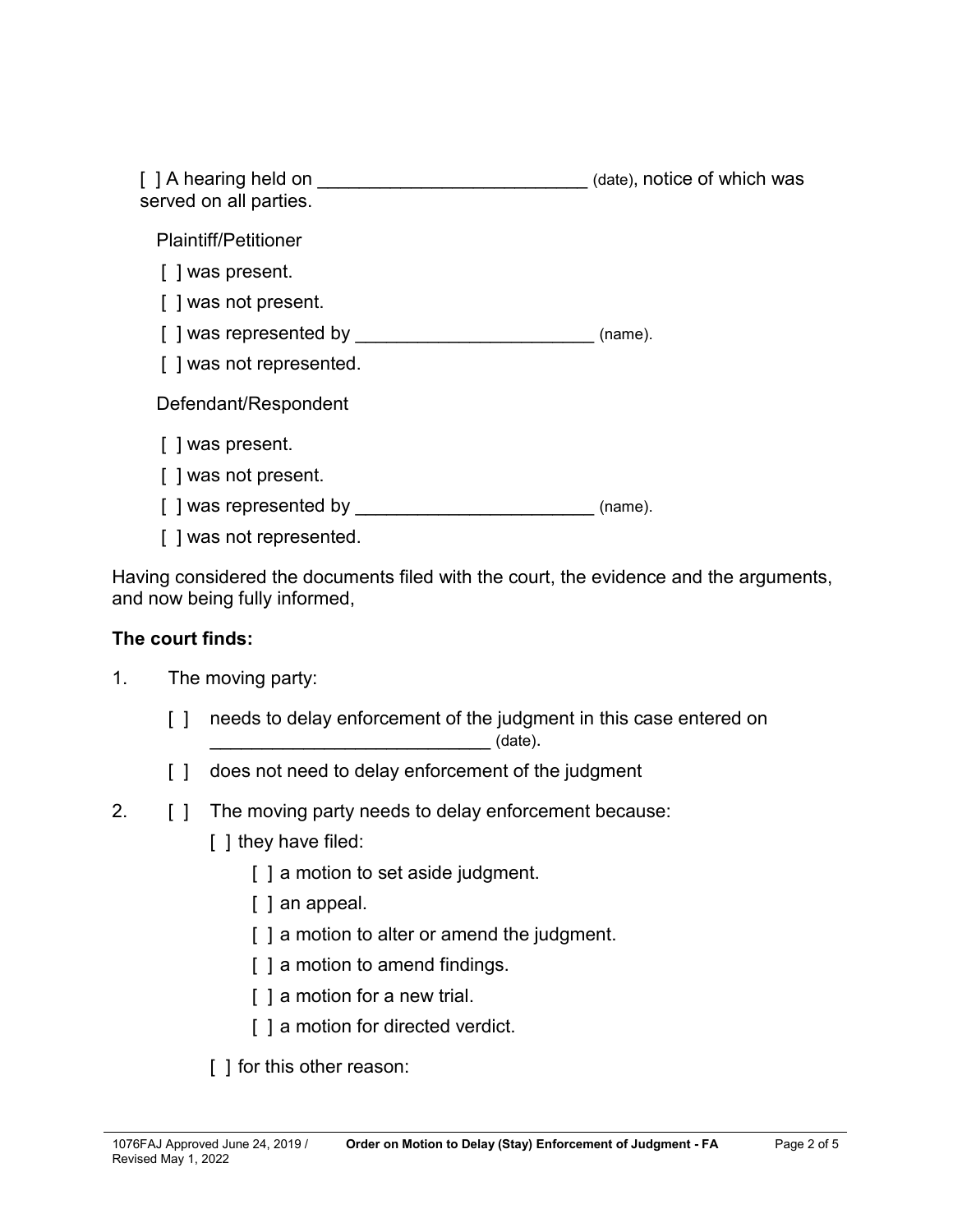| 3.   | Security in the amount of \$                                                                                                                                                                                                                       |  |  |
|------|----------------------------------------------------------------------------------------------------------------------------------------------------------------------------------------------------------------------------------------------------|--|--|
|      | [] will be enough to protect the interests of the party that has the judgment.                                                                                                                                                                     |  |  |
|      | [] will not be enough to protect the interests of the party that has the judgment.                                                                                                                                                                 |  |  |
|      | The court orders:                                                                                                                                                                                                                                  |  |  |
| 4.   | The motion is $[$ ] granted $[$ ] denied.                                                                                                                                                                                                          |  |  |
| 5.   | The delay of enforcement (stay) remains in effect until:<br>$\Box$                                                                                                                                                                                 |  |  |
|      | the court rules on the finding in paragraph 2.<br>$\Box$                                                                                                                                                                                           |  |  |
|      | Ιl                                                                                                                                                                                                                                                 |  |  |
| 6.   | Security is required in the amount of \$___________. The delay of enforcement<br>(stay) will not be in effect until security is deposited with the court. The moving<br>party has until _______________(date) to deposit the funds with the court. |  |  |
| 7.   | [] The court also orders the following to protect the party that has the<br>judgment:                                                                                                                                                              |  |  |
|      |                                                                                                                                                                                                                                                    |  |  |
|      | Commissioner's or Judge's signature may instead appear at the top of the first page of this document.                                                                                                                                              |  |  |
|      | Signature $\blacktriangleright$                                                                                                                                                                                                                    |  |  |
| Date |                                                                                                                                                                                                                                                    |  |  |
|      |                                                                                                                                                                                                                                                    |  |  |
| Date |                                                                                                                                                                                                                                                    |  |  |
|      | Approved as to form.                                                                                                                                                                                                                               |  |  |
|      | Signature $\blacktriangleright$                                                                                                                                                                                                                    |  |  |
| Date | Plaintiff/Petitioner, Attorney or Licensed                                                                                                                                                                                                         |  |  |
|      | Paralegal Practitioner <u>[ ________________________________</u>                                                                                                                                                                                   |  |  |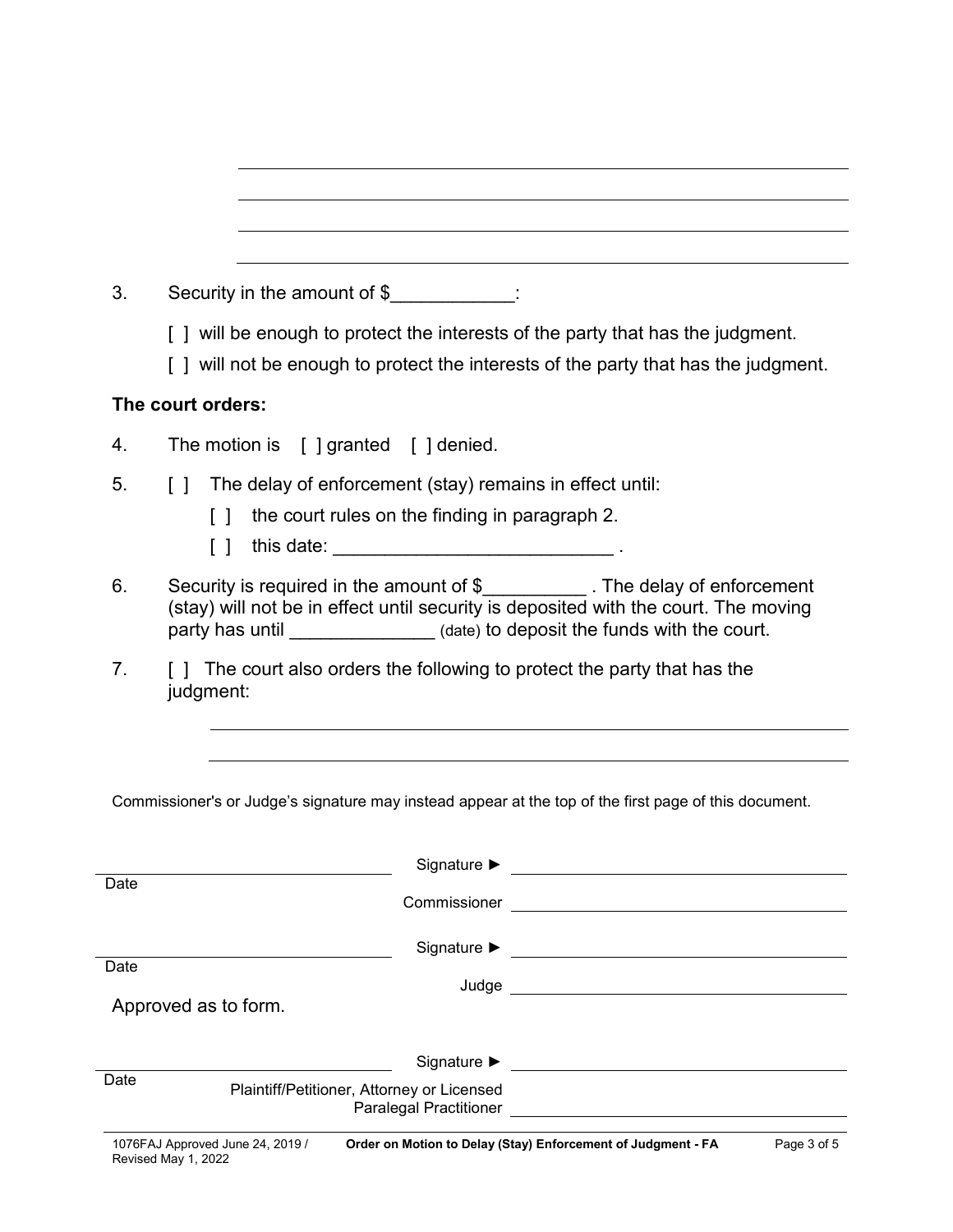|      | Signature $\blacktriangleright$                                             |  |
|------|-----------------------------------------------------------------------------|--|
| Date | Defendant/Respondent, Attorney or Licensed<br><b>Paralegal Practitioner</b> |  |